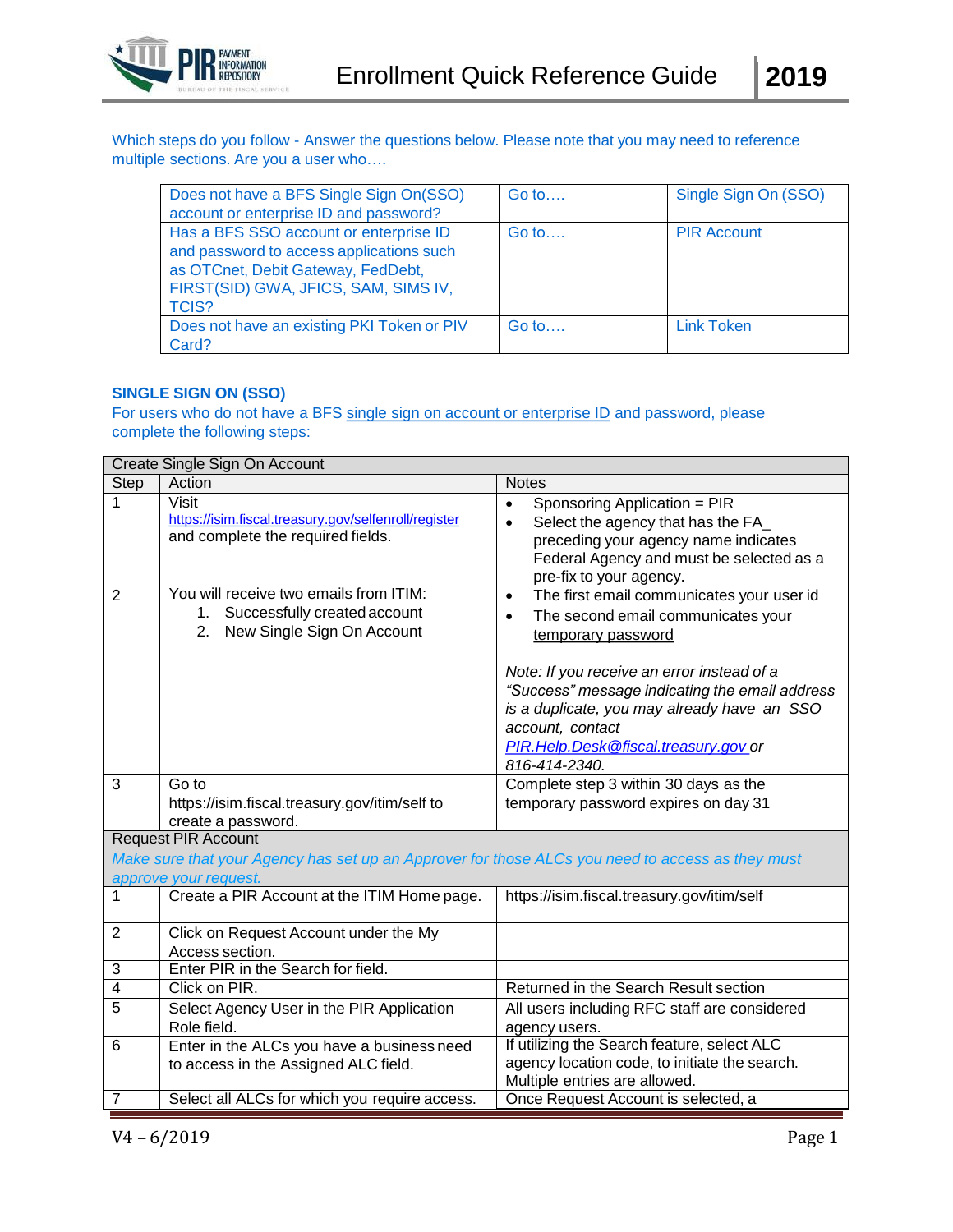| Click OK. | confirmation screen displays.                      |
|-----------|----------------------------------------------------|
|           | In addition, an email is automatically sent to the |
|           | approver of that ALC. This is why it is important  |
|           | that the ALC Approver process occurs first.        |

## **PIR ACCOUNT**

For users who already have a single sign on account or enterprise ID and password, go to the ITIM Home screen to request a PIR account.

|               | <b>Request PIR Account</b>                     |                                                |  |  |
|---------------|------------------------------------------------|------------------------------------------------|--|--|
| Step          | Action                                         | <b>Notes</b>                                   |  |  |
|               | Utilizing your SSO, create a PIR Account by    | https://isim.fiscal.treasury.gov/itim/self     |  |  |
|               | going to the ITIM Home page.                   |                                                |  |  |
| $\mathcal{P}$ | Click on Request Account under the My Access   |                                                |  |  |
|               | section.                                       |                                                |  |  |
| 3             | Enter PIR in the Search for field.             |                                                |  |  |
| 4             | Click on PIR.                                  | Returned in the Search Result section          |  |  |
| 5             | Select Agency User in the PIR Application Role | All users including RFC staff are considered   |  |  |
|               | field.                                         | agency users.                                  |  |  |
| 6             | Enter in the ALCs you have a business need to  | If utilizing the Search feature, select ALC    |  |  |
|               | access in the Assigned ALC field.              | agency location code, to initiate the search.  |  |  |
|               |                                                | Multiple entries are allowed.                  |  |  |
| 7             | Select all ALCs you require access. Click OK.  | Once Request Account is selected, a            |  |  |
|               |                                                | confirmation screen displays.                  |  |  |
|               |                                                | In addition, an email is automatically sent to |  |  |
|               |                                                | the approver of that ALC. This is why it is    |  |  |
|               |                                                | important that the ALC Approver process        |  |  |
|               |                                                | occurs first.                                  |  |  |

## **REQUEST PKI TOKEN**

All PIR users who do not have an existing PKI token or PIV Card, follow the steps below to request access:

|      | <b>Request PKI Token</b>                                                                                                                                                                                                                                                                                                                                                                             |                                                                                                                          |  |
|------|------------------------------------------------------------------------------------------------------------------------------------------------------------------------------------------------------------------------------------------------------------------------------------------------------------------------------------------------------------------------------------------------------|--------------------------------------------------------------------------------------------------------------------------|--|
| Step | Action                                                                                                                                                                                                                                                                                                                                                                                               | <b>Notes</b>                                                                                                             |  |
|      | Ensure that you have completed the steps in<br>SSO Account and PIR Account as applicable<br>before requesting a token.                                                                                                                                                                                                                                                                               | Your identity and sponsoring application are<br>needed to process the PKI token request.                                 |  |
| 2    | Print a PKI Certificate Action Form                                                                                                                                                                                                                                                                                                                                                                  | Use the PKI form found on the PIR Getting<br>Started page at<br>https://fiscal.treasury.gov/pir/getting-<br>started.html |  |
| 3    | Enter information in the following sections:<br>Check the <b>New Subscriber</b> Box in Block 1<br>and complete associated fields.<br>Check the box for Enterprise<br><b>Certificate</b><br>Check the box for Rudimentary<br>$\bullet$<br>Enter PIR in the "Business System"<br>$\bullet$<br>Requiring Certificate section<br>Complete Block 2 section of form by<br>inputting Subscriber information | Box 3 will be filled out by the individual<br>receiving the hard copy in step 4                                          |  |